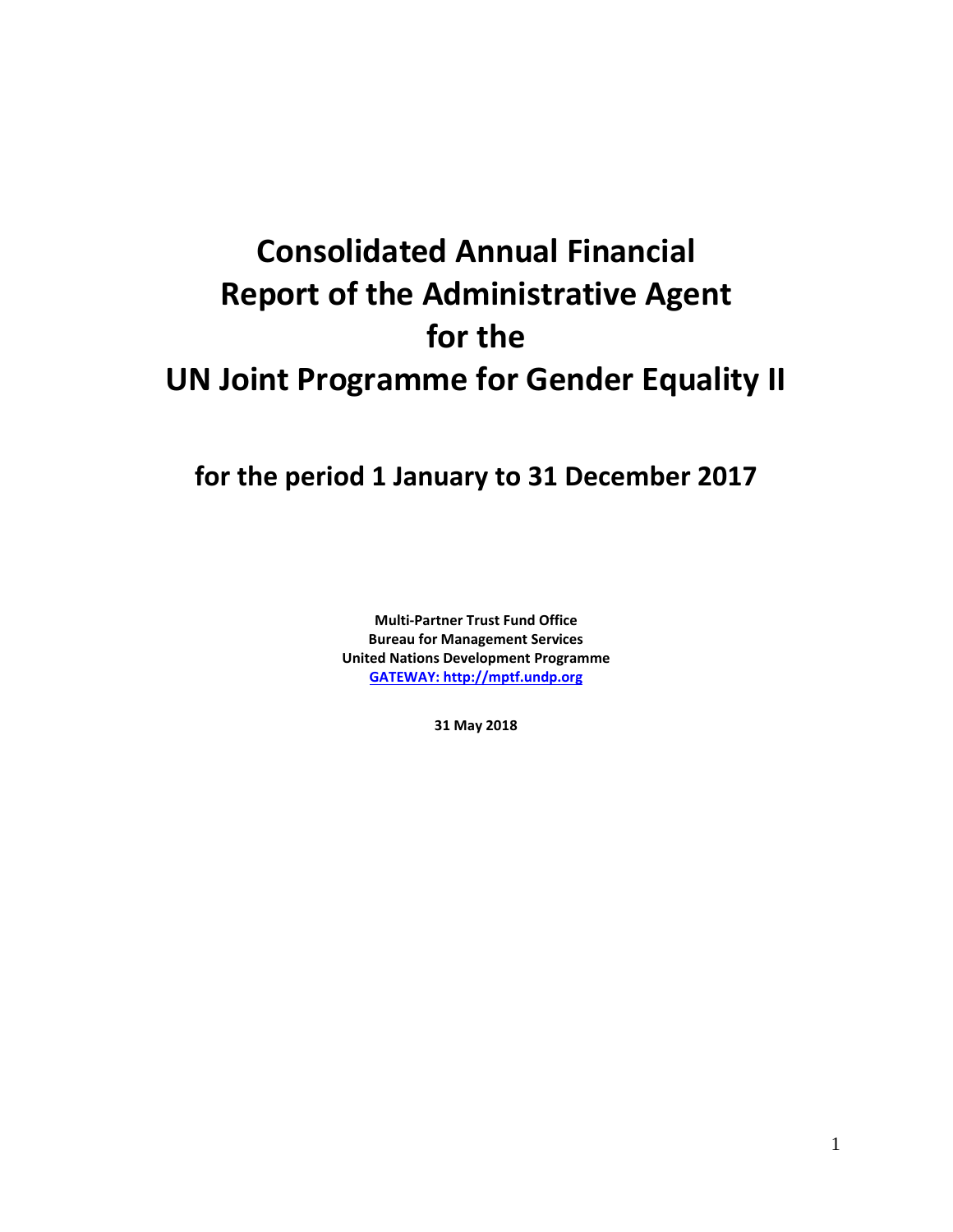JP GEORGIA GENDER EQUALITY II FUND CONSOLIDATED ANNUAL FINANCIAL REPORT **2017**

### **PARTICIPATING ORGANIZATIONS CONTRIBUTORS**



United Nations Development Programme



United Nations Population Fund



UNWOMEN



Swedish International Development Cooperation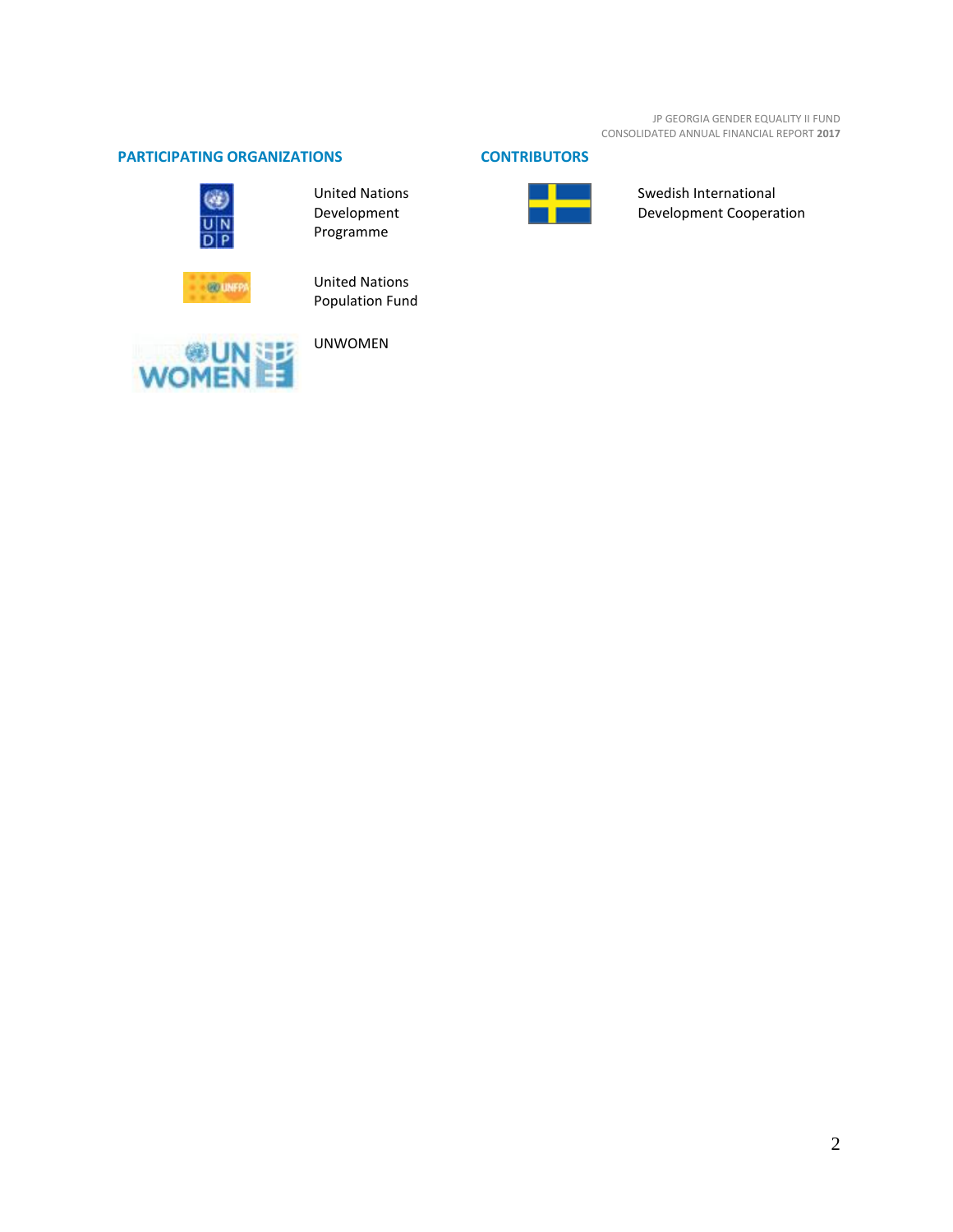#### **DEFINITIONS**

#### **Allocation**

Amount approved by the Steering Committee for a project/programme.

#### **Approved Project/Programme**

A project/programme including budget, etc., that is approved by the Steering Committee for fund allocation purposes.

#### **Contributor Commitment**

Amount(s) committed by a donor to a Fund in a signed Standard Administrative Arrangement with the UNDP Multi-Partner Trust Fund Office (MPTF Office), in its capacity as the Administrative Agent. A commitment may be paid or pending payment.

#### **Contributor Deposit**

Cash deposit received by the MPTF Office for the Fund from a contributor in accordance with a signed Standard Administrative Arrangement.

#### **Delivery Rate**

The percentage of funds that have been utilized, calculated by comparing expenditures reported by a Participating Organization against the 'net funded amount'.

#### **Indirect Support Costs**

A general cost that cannot be directly related to any particular programme or activity of the Participating Organizations. UNDG policy establishes a fixed indirect cost rate of 7% of programmable costs.

#### **Net Funded Amount**

Amount transferred to a Participating Organization less any refunds transferred back to the MPTF Office by a Participating Organization.

#### **Participating Organization**

A UN Organization or other inter-governmental Organization that is an implementing partner in a Fund, as represented by signing a Memorandum of Understanding (MOU) with the MPTF Office for a particular Fund.

#### **Project Expenditure**

The sum of expenses and/or expenditure reported by all Participating Organizations for a Fund irrespective of which basis of accounting each Participating Organization follows for donor reporting.

#### **Project Financial Closure**

A project or programme is considered financially closed when all financial obligations of an operationally completed project or programme have been settled, and no further financial charges may be incurred.

#### **Project Operational Closure**

A project or programme is considered operationally closed when all programmatic activities for which Participating Organization(s) received funding have been completed.

#### **Project Start Date**

Date of transfer of first instalment from the MPTF Office to the Participating Organization.

#### **Total Approved Budget**

This represents the cumulative amount of allocations approved by the Steering Committee.

#### **US Dollar Amount**

The financial data in the report is recorded in US Dollars and due to rounding off of numbers, the totals may not add up.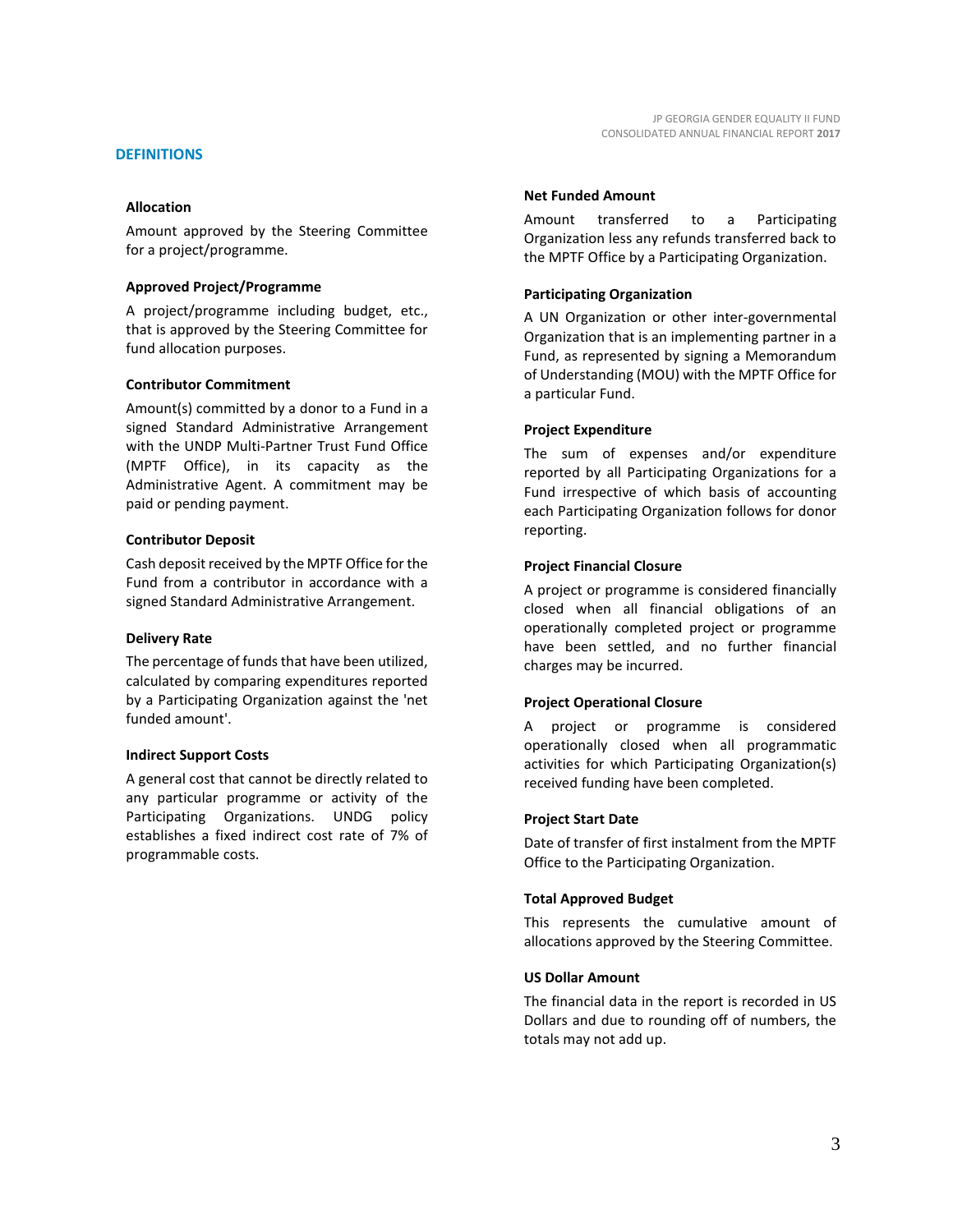#### JP GEORGIA GENDER EQUALITY II FUND CONSOLIDATED ANNUAL FINANCIAL REPORT **2017**

#### **TABLE OF CONTENTS**

| 10 |
|----|
|    |
|    |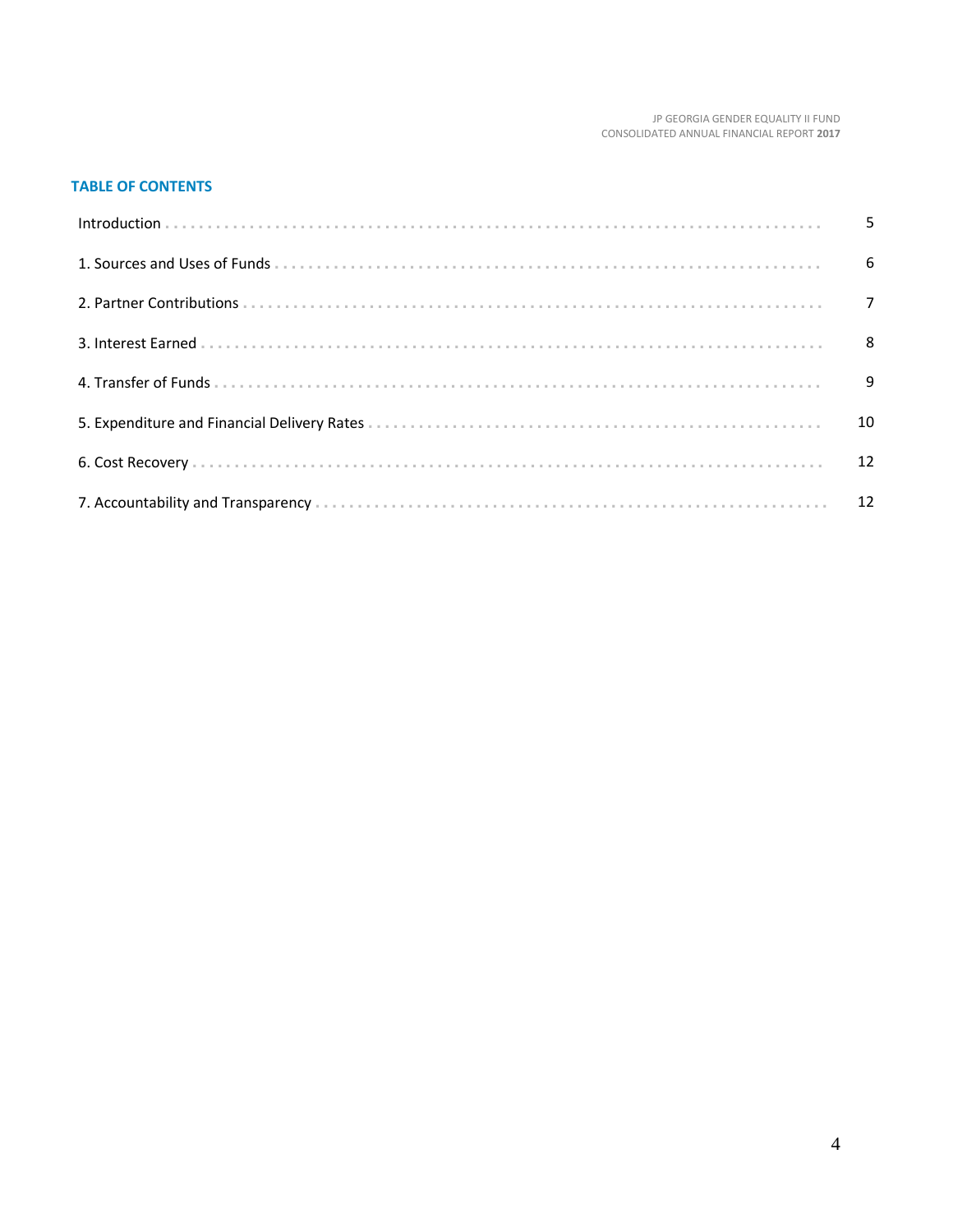#### **INTRODUCTION**

This Consolidated Annual Financial Report of the **JP Georgia Gender Equality II Fund** is prepared by the United Nations Development Programme (UNDP) Multi-Partner Trust Fund Office (MPTF Office) in fulfillment of its obligations as Administrative Agent, as per the terms of Reference (TOR), the Memorandum of Understanding (MOU) signed between the UNDP MPTF Office and the Participating Organizations, and the Standard Administrative Arrangement (SAA) signed with contributors.

The MPTF Office, as Administrative Agent, is responsible for concluding an MOU with Participating Organizations and SAAs with contributors. It receives, administers and

manages contributions, and disburses these funds to the Participating Organizations. The Administrative Agent prepares and submits annual consolidated financial reports, as well as regular financial statements, for transmission to contributors.

This consolidated financial report covers the period 1 January to 31 December **2017** and provides financial data on progress made in the implementation of projects of the **JP Georgia Gender Equality II Fund**. It is posted on the MPTF Office GATEWAY [\(http://mptf.undp.org/factsheet/fund/JGE10\)](http://mptf.undp.org/factsheet/fund/JGE10).

The financial data in the report is recorded in US Dollars and due to rounding off of numbers, the totals may not add up.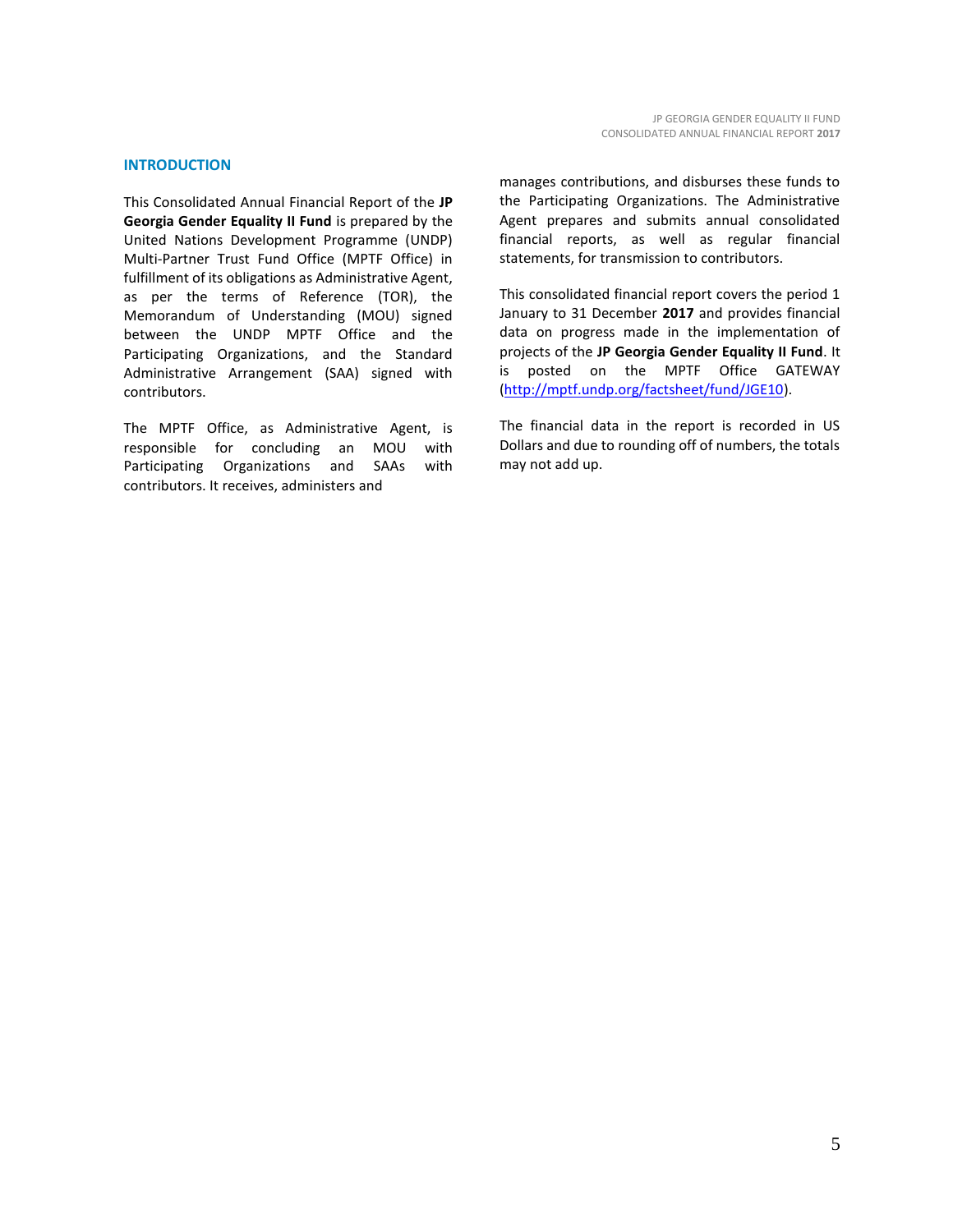#### **2017 FINANCIAL PERFORMANCE**

This chapter presents financial data and analysis of the **JP Georgia Gender Equality II Fund** using the pass-through funding modality as of 31 December 2017. Financial information for this Fund is also available on the MPTF Office GATEWAY, at the following address:

[http://mptf.undp.org/factsheet/fund/JGE10.](http://mptf.undp.org/factsheet/fund/JGE10)

#### **1. SOURCES AND USES OF FUNDS**

As of 31 December 2017**, 1** contributors deposited US\$ **4,826,307** in contributions and US\$ **3,329** was earned in interest.

#### The cumulative source of funds was US\$ **4,829,637**

Of this amount, US\$ **4,072,685** has been net funded to **3** Participating Organizations, of which US\$ **3,828,679** has been reported as expenditure. The Administrative Agent fee has been charged at the approved rate of 1% on deposits and amounts to US\$ **48,263**. Table 1 provides an overview of the overall sources, uses, and balance of the **JP Georgia Gender Equality II Fund** as of 31 December 2017.

#### **Table 1. Financial Overview, as of 31 December 2017 (in US Dollars)**

|                                                                 | Annual 2016 | Annual 2017 | <b>Cumulative</b> |
|-----------------------------------------------------------------|-------------|-------------|-------------------|
| <b>Sources of Funds</b>                                         |             |             |                   |
| Contributions from donors                                       | 1,823,014   | 2,421,478   | 4,826,307         |
| Fund Earned Interest and Investment Income                      | 778         | 2,329       | 3,329             |
| Interest Income received from Participating Organizations       |             |             |                   |
| Refunds by Administrative Agent to Contributors                 |             |             |                   |
| Fund balance transferred to another MDTF                        |             |             |                   |
| Other Income                                                    |             |             |                   |
| <b>Total: Sources of Funds</b>                                  | 1,823,792   | 2,423,808   | 4,829,637         |
| <b>Use of Funds</b>                                             |             |             |                   |
| Transfers to Participating Organizations                        | 2,380,725   | 1,691,960   | 4,072,685         |
| Refunds received from Participating Organizations               |             |             |                   |
| <b>Net Funded Amount</b>                                        | 2,380,725   | 1,691,960   | 4,072,685         |
| <b>Administrative Agent Fees</b>                                | 18,230      | 24,215      | 48,263            |
| Direct Costs: (Steering Committee, Secretariatetc.)             |             |             |                   |
| <b>Bank Charges</b>                                             | 36          | 15          | 74                |
| <b>Other Expenditures</b>                                       |             |             |                   |
| <b>Total: Uses of Funds</b>                                     | 2,398,992   | 1,716,190   | 4,121,022         |
| Change in Fund cash balance with Administrative Agent           | (575, 199)  | 707,618     | 708,615           |
| Opening Fund balance (1 January)                                | 576,197     | 997         |                   |
| <b>Closing Fund balance (31 December)</b>                       | 997         | 708,615     | 708,615           |
| Net Funded Amount (Includes Direct Cost)                        | 2,380,725   | 1,691,960   | 4,072,685         |
| Participating Organizations' Expenditure (Includes Direct Cost) | 1,818,707   | 2,009,973   | 3,828,679         |
| <b>Balance of Funds with Participating Organizations</b>        |             |             | 244,006           |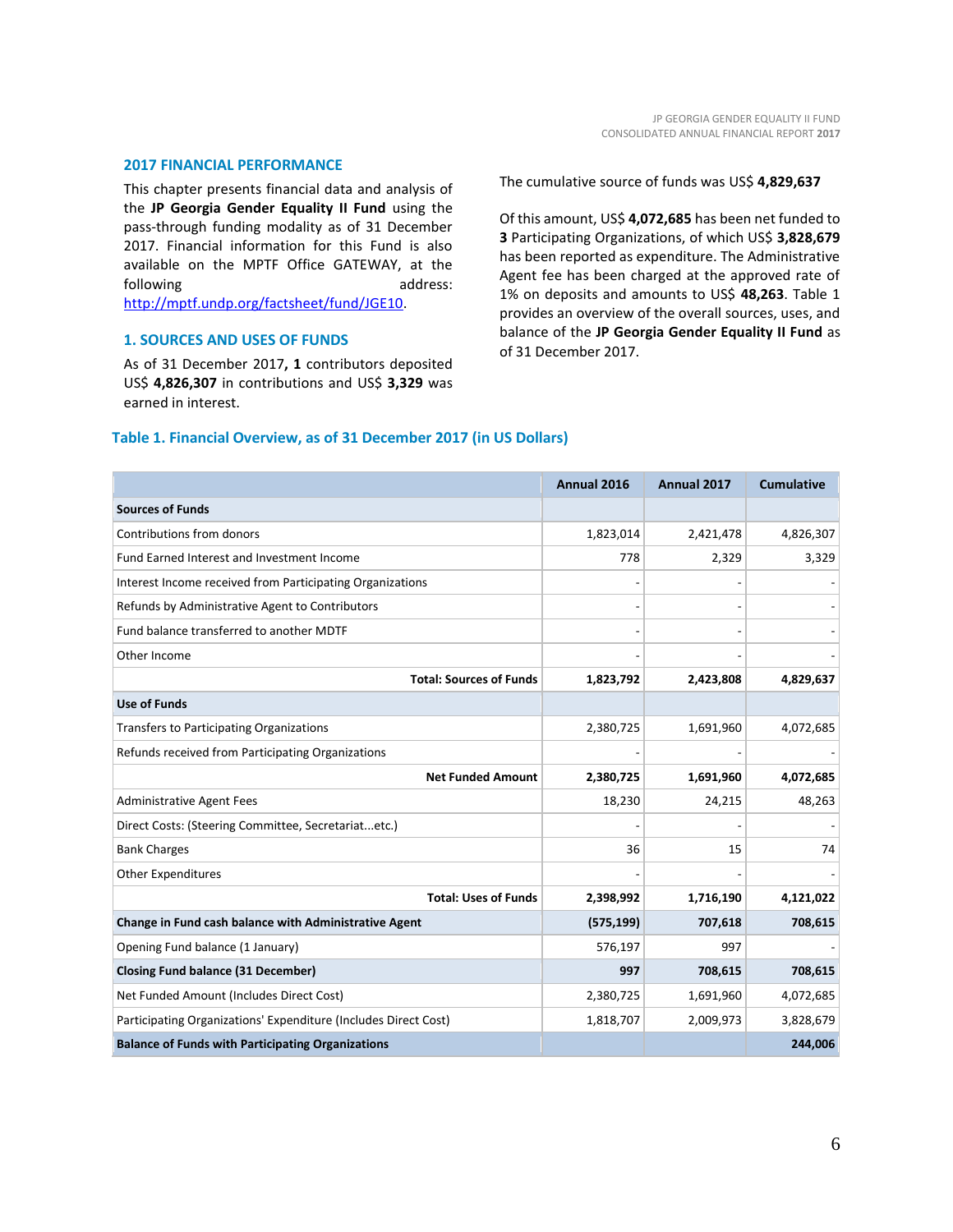#### **2. PARTNER CONTRIBUTIONS**

Table 2 provides information on cumulative contributions received from all contributors to this Fund as of 31 December 2017.

The **JP Georgia Gender Equality II Fund** is currently being financed by **1** contributor, as listed in the table below.

The table below includes commitments made up to 31 December 2017 through signed Standard Administrative Agreements, and deposits made through 2017. It does not include commitments that were made to the fund beyond 2017.

#### **Table 2. Contributors' Commitments and Deposits, as of 31 December 2017 (in US Dollars)**

| <b>Contributors</b>                           | <b>Total</b><br><b>Commitments</b> | <b>Prior Years</b><br>as of 31-Dec-2016<br><b>Deposits</b> | <b>Current Year</b><br>Jan-Dec-2017<br><b>Deposits</b> | <b>Total</b><br><b>Deposits</b> |
|-----------------------------------------------|------------------------------------|------------------------------------------------------------|--------------------------------------------------------|---------------------------------|
| Swedish International Development Cooperation | 5,883,857                          | 2,404,829                                                  | 2,421,478                                              | 4,826,307                       |
| <b>Grand Total</b>                            | 5,883,857                          | 2,404,829                                                  | 2,421,478                                              | 4,826,307                       |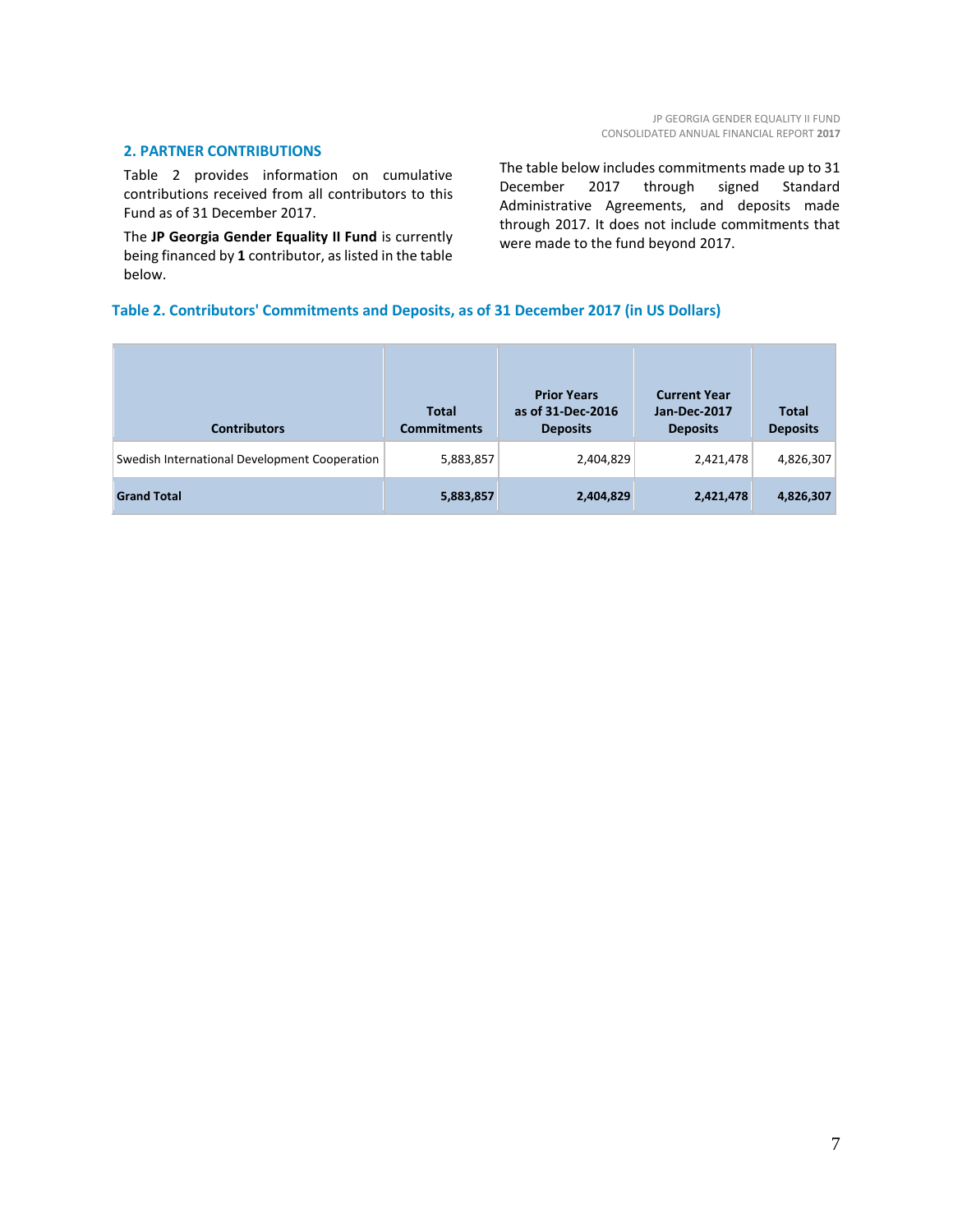#### **3. INTEREST EARNED**

Interest income is earned in two ways: 1) on the balance of funds held by the Administrative Agent (Fund earned interest), and 2) on the balance of funds held by the Participating Organizations (Agency earned interest) where their Financial Regulations and Rules allow return of interest to the AA.

#### As of 31 December 2017, Fund earned interest amounts to US\$ **3,329**.

Details are provided in the table below.

#### **Table 3. Sources of Interest and Investment Income, as of 31 December 2017 (in US Dollars)**

| <b>Interest Earned</b>                     | <b>Prior Years</b><br>as of 31-Dec-2016 | <b>Current Year</b><br>Jan-Dec-2017 | Total |
|--------------------------------------------|-----------------------------------------|-------------------------------------|-------|
| <b>Administrative Agent</b>                |                                         |                                     |       |
| Fund Earned Interest and Investment Income | 1,000                                   | 2,329                               | 3,329 |
| <b>Total: Fund Earned Interest</b>         | 1,000                                   | 2,329                               | 3,329 |
| <b>Participating Organization</b>          |                                         |                                     |       |
| <b>Total: Agency earned interest</b>       |                                         |                                     |       |
| <b>Grand Total</b>                         | 1,000                                   | 2,329                               | 3,329 |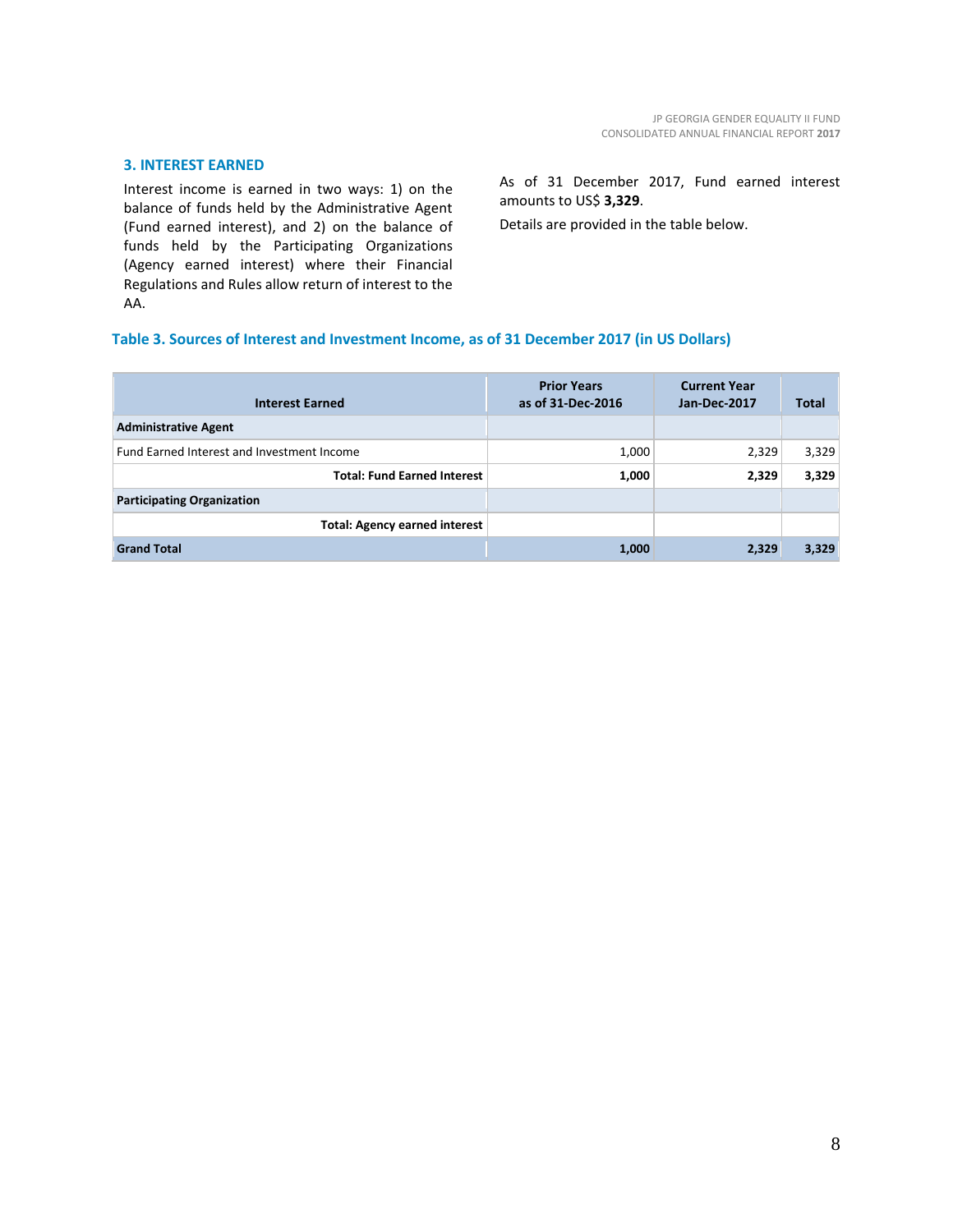#### **4. TRANSFER OF FUNDS**

Allocations to Participating Organizations are approved by the Steering Committee and disbursed by the Administrative Agent. As of 31 December 2017, the AA has transferred US\$ **4,072,685** to **3** Participating Organizations (see list below).

#### **4.1 TRANSFER BY PARTICIPATING ORGANIZATION**

Table 4 provides additional information on the refunds received by the MPTF Office, and the net funded amount for each of the Participating Organizations.

#### **Table 4. Transfer, Refund, and Net Funded Amount by Participating Organization, as of 31 December 2017 (in US Dollars)**

|                               | Prior Years as of 31-Dec-2016 |                |                   | <b>Current Year Jan-Dec-2017</b> |                |                   | <b>Total</b>     |                |                   |
|-------------------------------|-------------------------------|----------------|-------------------|----------------------------------|----------------|-------------------|------------------|----------------|-------------------|
| Participating<br>Organization | <b>Transfers</b>              | <b>Refunds</b> | <b>Net Funded</b> | <b>Transfers</b>                 | <b>Refunds</b> | <b>Net Funded</b> | <b>Transfers</b> | <b>Refunds</b> | <b>Net Funded</b> |
| <b>UNDP</b>                   | 880,868                       |                | 880,868           | 626,025                          |                | 626,025           | 1,506,893        |                | 1,506,893         |
| <b>UNFPA</b>                  | 714,217                       |                | 714,217           | 507,588                          |                | 507,588           | 1,221,805        |                | 1,221,805         |
| <b>UNWOMEN</b>                | 785,640                       |                | 785.640           | 558,347                          |                | 558,347           | 1,343,987        |                | 1,343,987         |
| <b>Grand Total</b>            | 2,380,725                     |                | 2,380,725         | 1,691,960                        |                | 1,691,960         | 4,072,685        |                | 4,072,685         |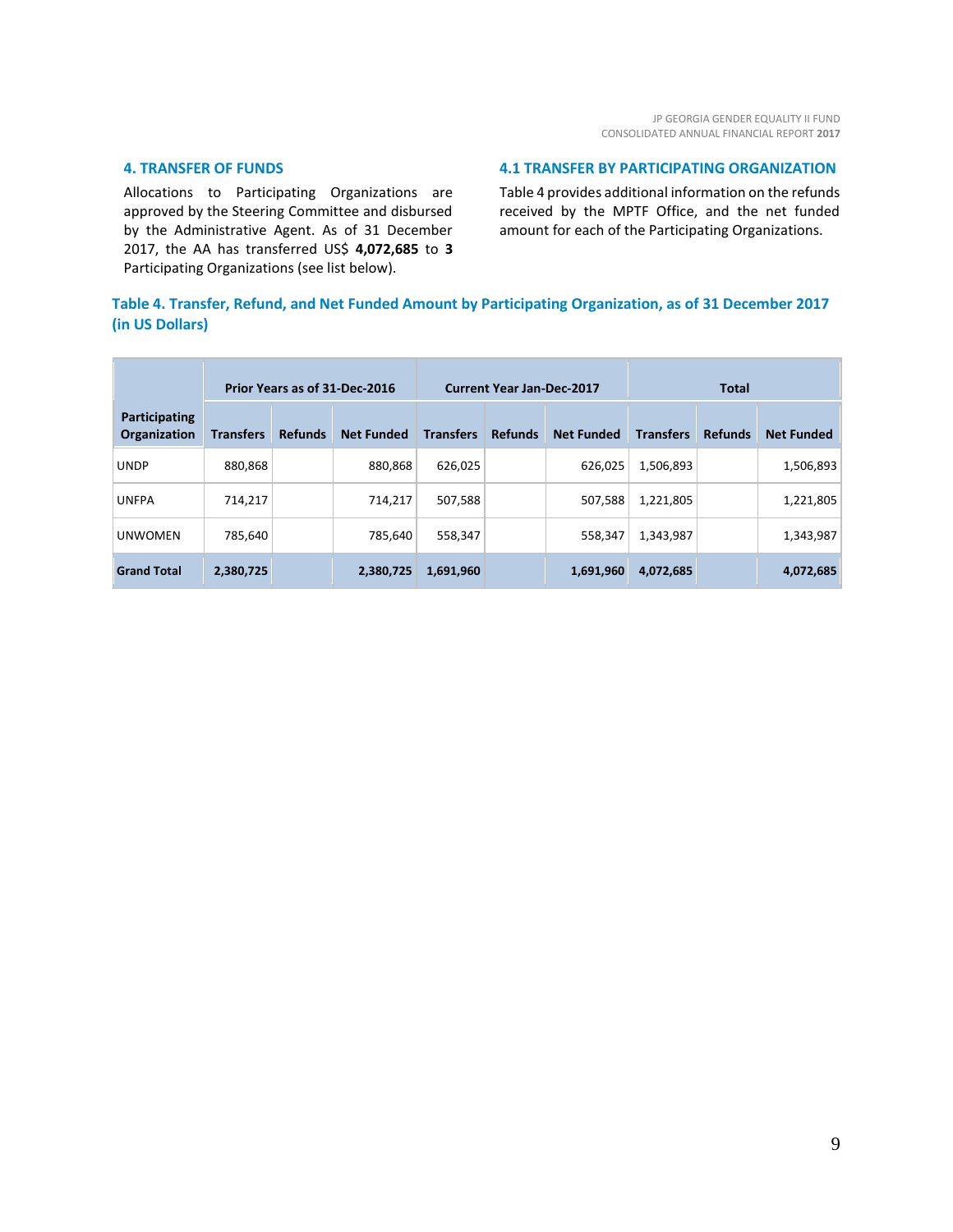#### JP GEORGIA GENDER EQUALITY II FUND CONSOLIDATED ANNUAL FINANCIAL REPORT **2017**

#### **5. EXPENDITURE AND FINANCIAL DELIVERY RATES**

All final expenditures reported for the year 2017 were submitted by the Headquarters of the Participating Organizations. These were consolidated by the MPTF Office.

Project expenditures are incurred and monitored by each Participating Organization, and are reported as per the agreed upon categories for inter-agency harmonized reporting. The reported expenditures were submitted via the MPTF Office's online expenditure reporting tool. The 2017 expenditure data has been posted on the MPTF Office GATEWAY at [http://mptf.undp.org/factsheet/fund/JGE10.](http://mptf.undp.org/factsheet/fund/JGE10) 

 $\overline{a}$ 

**5.1 EXPENDITURE REPORTED BY PARTICIPATING ORGANIZATION**

In 2017, US\$ **1,691,960** was net funded to Participating Organizations, and US\$ **2,009,973** was reported in expenditure.

As shown in table below, the cumulative net funded amount is US\$ **4,072,685** and cumulative expenditures reported by the Participating Organizations amount to US\$ **3,828,679**. This equates to an overall Fund expenditure delivery rate of **94** percent.

#### **Table 5. Net Funded Amount, Reported Expenditure, and Financial Delivery by Participating Organization, as of 31 December 2017 (in US Dollars)**

|                                      |                           |                                    |                                         | Expenditure                         |                   |                           |
|--------------------------------------|---------------------------|------------------------------------|-----------------------------------------|-------------------------------------|-------------------|---------------------------|
| Participating<br><b>Organization</b> | Approved<br><b>Amount</b> | <b>Net Funded</b><br><b>Amount</b> | <b>Prior Years</b><br>as of 31-Dec-2016 | <b>Current Year</b><br>Jan-Dec-2017 | <b>Cumulative</b> | <b>Delivery Rate</b><br>% |
| <b>UNDP</b>                          | 1,506,893                 | 1,506,893                          | 891,013                                 | 699,144                             | 1,590,157         | 105.53 <sup>1</sup>       |
| <b>UNFPA</b>                         | 1,221,805                 | 1,221,805                          | 374,055                                 | 649.8492                            | 1,023,904         | 83.80                     |
| <b>UNWOMEN</b>                       | 1,343,987                 | 1,343,987                          | 553,639                                 | 660,980                             | 1,214,619         | 90.37                     |
| <b>Grand Total</b>                   | 4,072,685                 | 4,072,685                          | 1,818,707                               | 2,009,973                           | 3,828,679         | 94.01                     |

<sup>&</sup>lt;sup>1</sup> Within the reporting period of 1 January to 31 December 2017, UNDP Component of UNJP for Gender Equality II completed the financial year exceeding the delivery rate by 5.53 %. This was caused due to intensification of certain activities and respective expenditures incurred in connection with the local elections taking place in October 2017, such as the TV Media Monitoring of election process to ensure gender sensitive reporting. Also, during the reporting period the additional technical assistance was requested by the recently created Parliamentary Gender Equality Council following the change of leadership following the parliamentary elections. Some of the above mentioned major initiatives include Baseline Study 'Gender Equality in Georgia: Barriers and Recommendations'' and Gender Impact Assessment of Legislation. Hence, UNDP provided more intensive technical assistance than anticipated, leading to slightly higher expenditures in 2017.

 $22017$  expenditure is shown as \$649,849 while the country level information shows \$ 646,085.51 and the difference is very minor (\$3,762.49).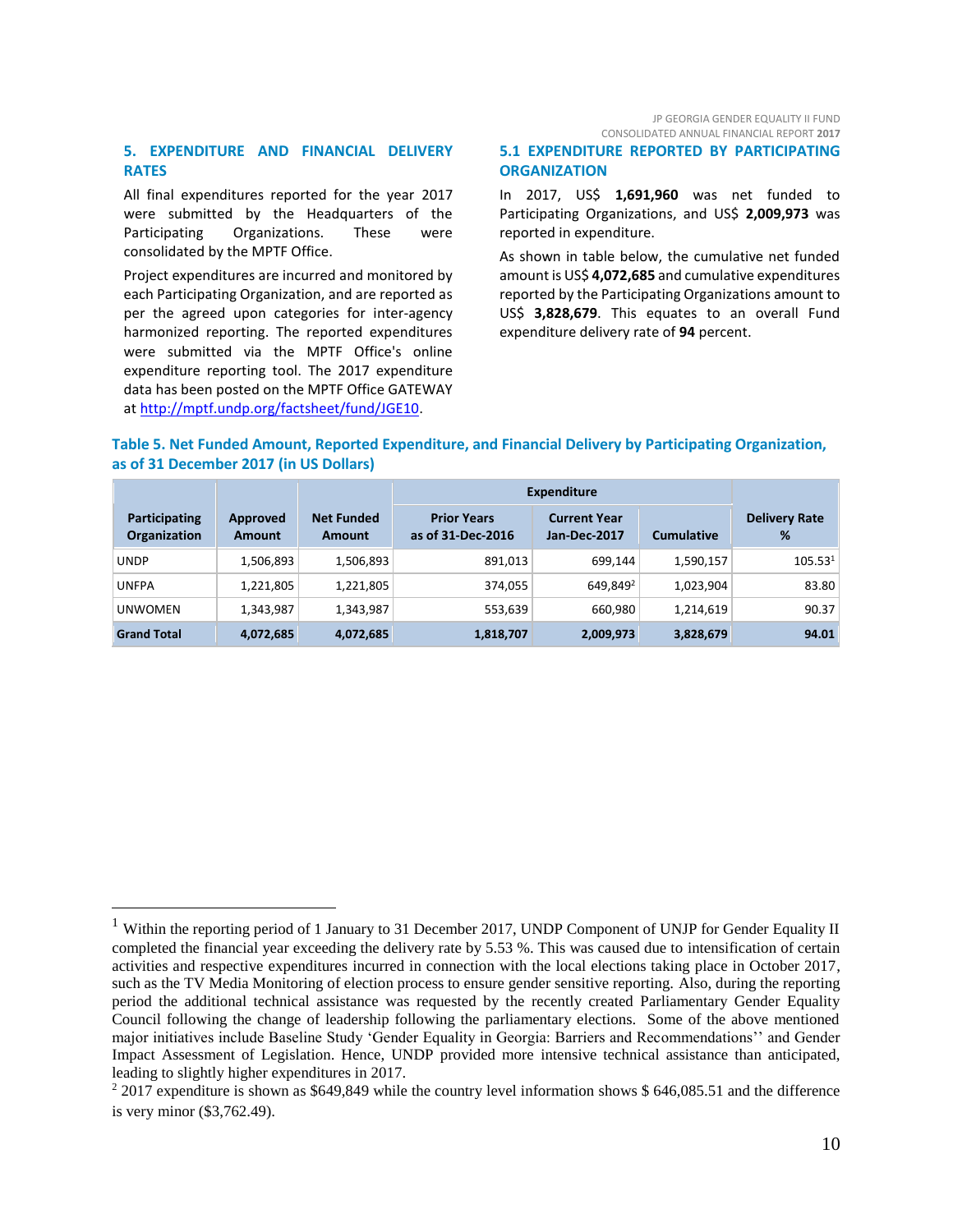#### **5.4 EXPENDITURE REPORTED BY CATEGORY**

Project expenditures are incurred and monitored by each Participating Organization and are reported as per the agreed categories for inter-agency harmonized reporting. In 2006 the UN Development Group (UNDG) established six categories against which UN entities must report inter-agency project expenditures. Effective 1 January 2012, the UN Chief Executive Board (CEB) modified these categories as a result of IPSAS adoption to comprise eight categories. All expenditure incurred prior to 1 January 2012 have been reported in the old categories; post 1 January 2012 all expenditure are reported in the new eight categories. See table below.

#### **2012 CEB Expense Categories**

- 1. Staff and personnel costs
- 2. Supplies, commodities and materials
- 3. Equipment, vehicles, furniture and depreciation
- 4. Contractual services
- 5. Travel
- 6. Transfers and grants
- 7. General operating expenses
- 8. Indirect costs

\_\_\_\_\_\_\_\_\_\_\_\_\_\_\_\_\_\_\_\_\_\_

#### **Table 6. Expenditure by UNDG Budget Category, as of 31 December 2017 (in US Dollars)**

|                                              | <b>Expenditure</b>                      |                                     |           |                                                     |
|----------------------------------------------|-----------------------------------------|-------------------------------------|-----------|-----------------------------------------------------|
| Category                                     | <b>Prior Years</b><br>as of 31-Dec-2016 | <b>Current Year</b><br>Jan-Dec-2017 | Total     | <b>Percentage of Total</b><br><b>Programme Cost</b> |
| Staff & Personnel Cost                       | 75,904                                  | 89,646                              | 165,550   | 4.64                                                |
| Supplies, Commodities and Materials          | 27,302                                  | 22,911                              | 50,213    | 1.41                                                |
| Equipment, Vehicles, Furniture, Depreciation | 95,843                                  | 22,132                              | 117,975   | 3.31                                                |
| <b>Contractual Services</b>                  | 607,383                                 | 939,264                             | 1,546,647 | 43.34                                               |
| Travel                                       | 41,431                                  | 96,092                              | 137,522   | 3.85                                                |
| <b>Transfers and Grants</b>                  | 407,555                                 | 77,194                              | 484,748   | 13.58                                               |
| <b>General Operating</b>                     | 428,138                                 | 637,934                             | 1,066,072 | 29.87                                               |
| <b>Programme Costs Total</b>                 | 1,683,557                               | 1,885,172                           | 3,568,729 | 100.00                                              |
| <sup>1</sup> Indirect Support Costs Total    | 135,150                                 | 124,801                             | 259,951   | 7.28                                                |
| <b>Total</b>                                 | 1,818,707                               | 2,009,973                           | 3,828,679 |                                                     |

**1 Indirect Support Costs** charged by Participating Organization, based on their financial regulations, can be deducted upfront or at a later stage during implementation. The percentage may therefore appear to exceed the 7% agreed-upon for on-going projects. Once projects are financially closed, this number is not to exceed 7%.